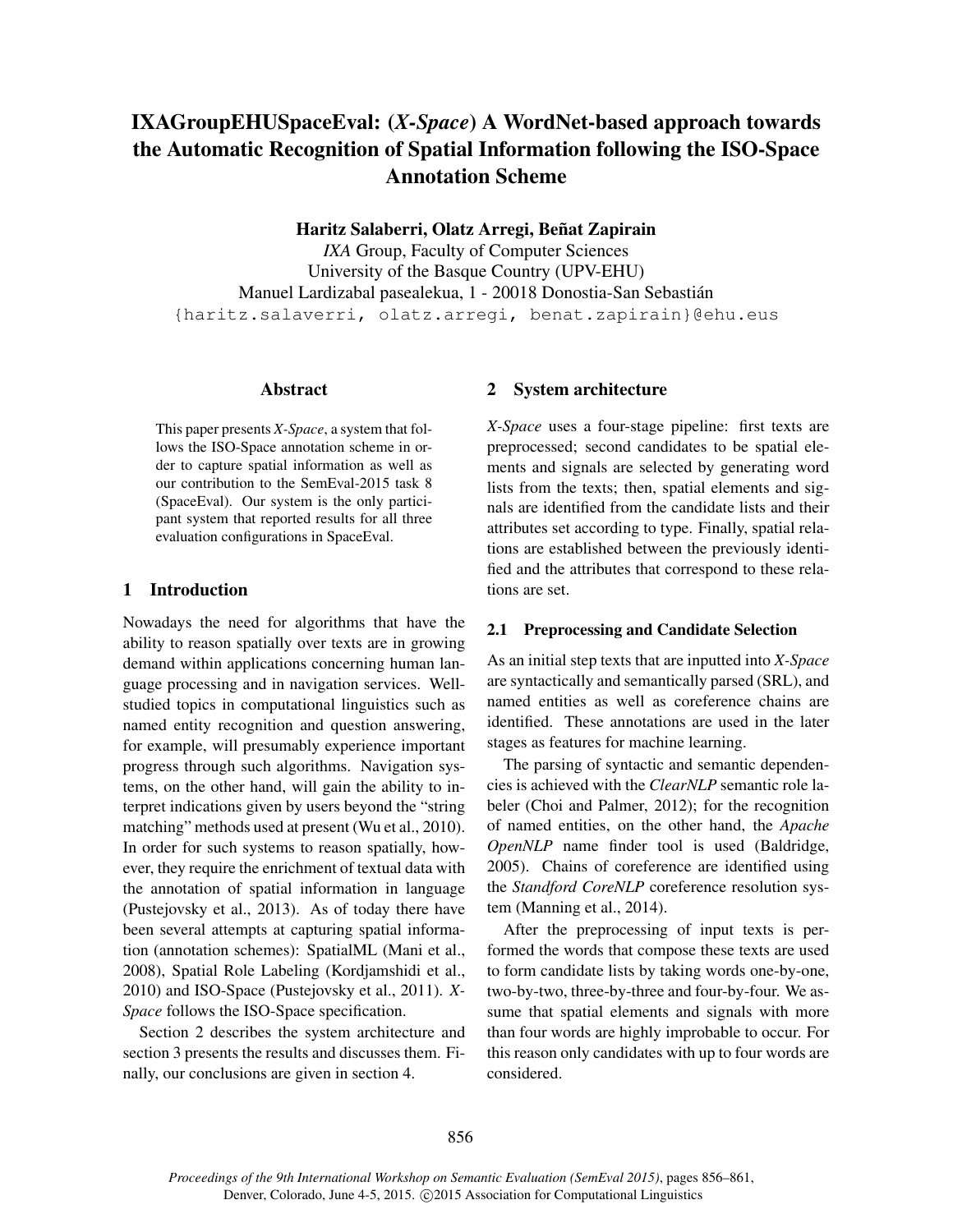#### 2.2 Spatial Elements and Signals

Five different spatial elements are distinguished: places and paths which designate a region of space (locations); spatial entities, words of motion and non-motion events. These do not designate a region of space but are allowed to be coerced into behaving like a region of space, so that they may participate in the same kinds of relationships as regions of space (Pustejovsky and Yocum, 2013).

In order to identify places, paths and words of motion we have used WordNet as well as several other resources such as PropBank and the Predicate Matrix (de Lacalle et al., 2014) in combination with a binary *Support Vector Machine classifier* implemented using the *SVM-light* package (Joachims, 1999). For spatial entities and non-motion events, on the other hand, an approach without WordNet is used for reasons that are discussed in 2.2.2.

#### 2.2.1 The WordNet approach

The WordNet approach is used to identify words of motion, paths and places within the lists of candidates. This approach is based on the idea that within the hierarchical organization of WordNet a domain, as for example the path domain, can be defined as a set of subtrees by properly identifying the root of these subtrees. According to (Feizabadi and Padó, 2012) the challenge is to find a set of nodes whose subtrees cover as much as possible of the desired domain while avoiding overgeneration.

Root nodes We consider these nodes to be the ones that best fulfill these conditions after manually examining WordNet (v3.0): for the motion domain we have considered nodes "move, locomote, travel, go" (01835496-V) and "to be" (02604760-V); for the place domain, on the other hand, we have considered nodes "topographic point, place spot" (08664443-N), "place, property" (08513718-N), "position, place" (08621598-N), "location" (00027167-N), "state, nation, country, land, commonwealth, *res publica*, body politic" (08168978-N), "country, state, land" (08544813-N), "country, rural area" (08644722-N) and "area, country" (08497294-N). Finally, for the path domain we have considered nodes "path" (03899328-N), "path, route, itinerary" (08616311-N), "path, track, course" (09387222-N) and "way" (04564698-N).

Domain definition After the place and path domains are defined by capturing the corresponding sets of subtrees, the domains are completed by adding the places and paths in the training set that are not covered by the subtrees. In total 5,572 places and 664 paths form the final domains. For motion words, however, most of them being verbs, sense needs to be disambiguated; as a matter of fact many verbs have motion as well as non-motion senses. *X-Space* uses the Predicate Matrix (v1.1) in order to map the WordNet synset IDs that correspond to the subtrees rooted in the nodes that have been considered for the motion domain (01835496-V and 02604760-V) with their corresponding PropBank sense. The Predicate Matrix is a lexical resource resulting from the integration of multiple sources of predicate information, including FrameNet, VerbNet, PropBank and WordNet. 511 senses form the words of motion domain used by our system.

Identification process When domains are defined *X-Space* iterates over the list of candidates in search for places and paths. Words of motion, on the contrary, are only looked for in the one-by-one candidate list as we consider that only these can be words of motion. For the identification of words of motion the disambiguation of senses is used which is performed in the semantic dependency parsing in the preprocessing stage. This way only the candidates labeled with a sense present in the words of motion domain will be identified as such.

Avoiding overgeneration We observed that too many candidates were identified using just the straightforward procedure, where candidates are looked for in the domains. In order to avoid this over-generation we attached a machine-learning module to the identification process. The classifier used is a binary classifier based on *Support Vector Machines*, and once the identification of places, paths and words of motion within the identification process is completed, the classifier decides whether an identified element is or not correctly identified. The following is the list of the features used:

• CAND\_Lex, CAND\_Lemma, CAND\_PoS: Lexical form, lemma and PoS category tag of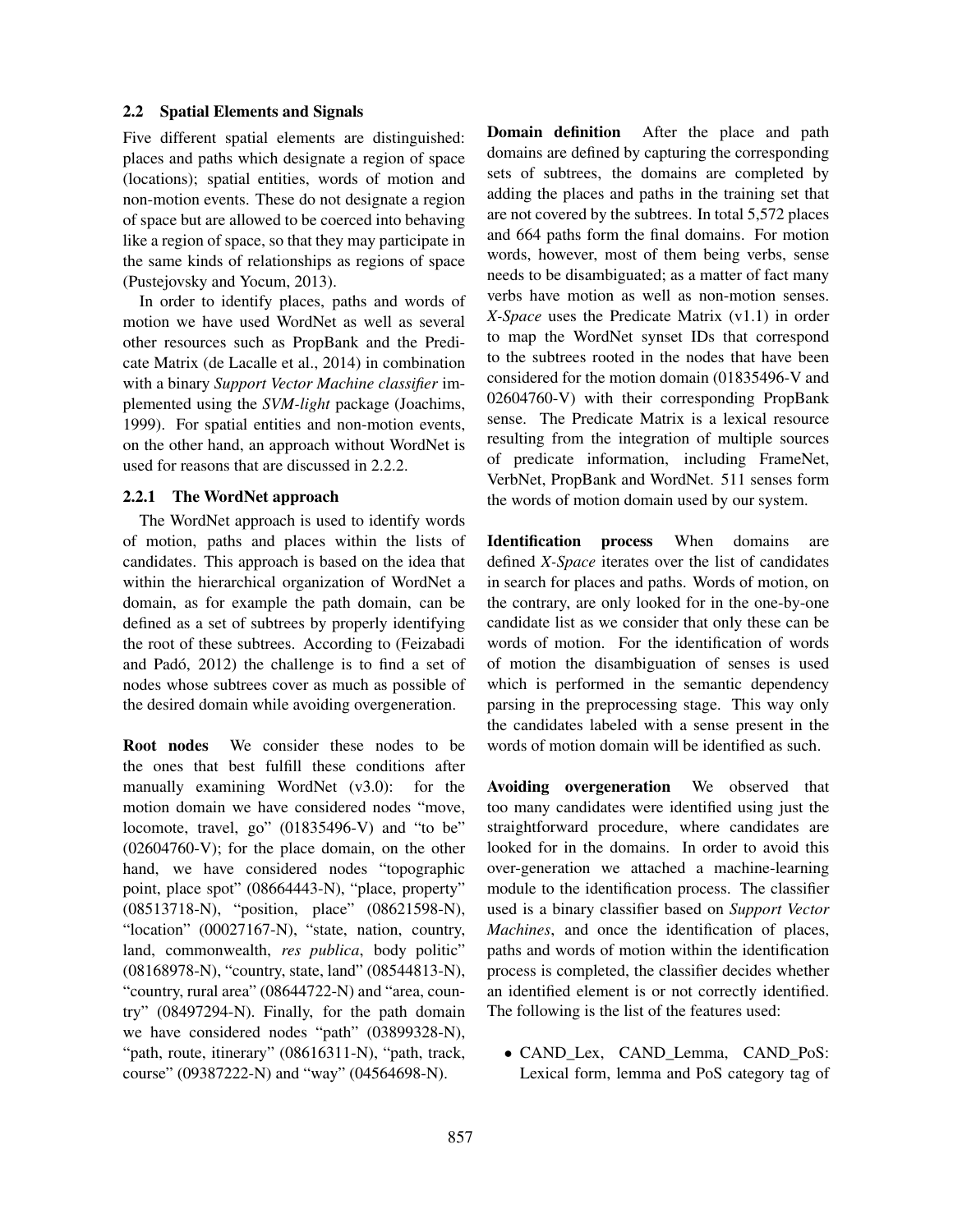the candidate.

- CAND\_DepRel: Dependency relation between the candidate and its head.
- PRED Roleset: Roleset ID of the predicate on which the candidate semantically depends.
- PREVW\_Lex, PREVW\_PoS: Lexical form and PoS category tag of the word previous to the candidate.
- PREVW\_DepRel: Dependency relation between the word previous to the candidate and its head.
- NEXTW\_Lex, NEXTW\_PoS: Lexical form and PoS category tag of the word next to the candidate.
- NEXTW\_DepRel: Dependency relation between the word next to the candidate and its head.

*X-Space* uses this classifier (same set of features, same implementation) several times throughout the entire process of annotating input texts with spatial information. The reason not to perform a thorough feature selection process whenever machine learning needs to be used throughout the annotation conducted by *X-Space* lies in the time limitations we encountered due to the extent of the SpaceEval task. The values taken by the training parameters are shown next:

- Trade-Off: The trade-off between training error and margin is computed through the  $avg(x *$  $(x)^{-1}$  formula.
- Bias: A biased hyperplane is used.
- Cost-Factor: The cost-factor, by which training errors on positive examples outweigh errors on negative examples is 1.
- Kernel: The type of kernel function used is linear.

## 2.2.2 Other approaches

This section describes the approaches used to identify non-motion events, spatial entities and signals from the candidates lists. The reason why the WordNet approach is not used on non-motion events is that we could not accurately determine a set of nodes whose subtrees cover the desired domain properly. For spatial entities, on the other hand, we believe that using the WordNet approach is not correct given the heterogeneous nature of these spatial elements. We also believe that the same reason applies not to use WordNet in the identification of spatial and motion signals. All three use a classifier like the one in section 2.2.1 as a final step to avoid overgeneration.

Non-motion events In order to identify nonmotion events our system first generates a list with the PropBank senses taken by the non-motion events in the training set. Then *X-Space* iterates over the one-by-one candidate list (as we consider that only these can be ISO-Space non-motion events) and checks whether a candidate is labeled with one of these senses or not. With this aim in mind the disambiguation of senses is used that has been performed in the preprocessing.

Spatial entities For the identification of spatial entities the semantic role labels have been used that were given by the semantic dependency parser to predicate arguments. We believe spatial entities to be viewable as arguments of a predicate which is a word of motion or a word that expresses a non-motion event. Arguments that correspond to these kind of predicates are in the majority of cases located in space and participate in ISO-Space link tags. These, therefore, can be understood as spatial entities. In order to identify spatial entities *X-Space* iterates over the lists of candidates and searches for arguments of words that have been previously marked as of motion or as expressing a non-motion event.

Signals For the purpose of identifying signals two lists are formed based on the signal annotations in the training set. One list holds the signals that are exclusively of motion (e.g., into,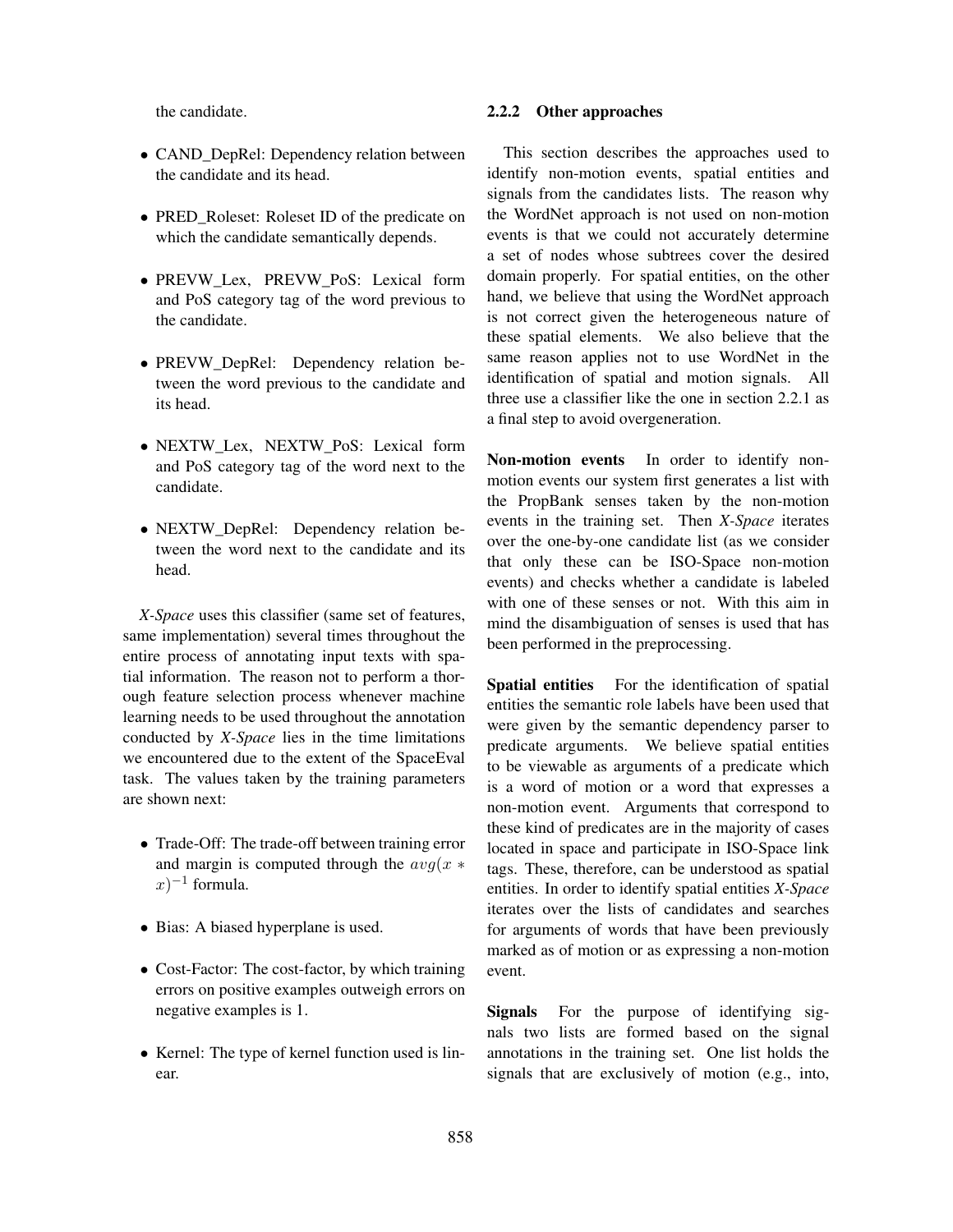from) and another list holds the signals that can only be of space (e.g., within, without). Then *X-Space* iterates over the one-by-one and two-by-two candidate lists. As we observed in the training set, only signals with up to two words occurred. In the iteration process candidates are looked for in both lists; if a candidate can be found in the spatial signals list, it is assigned the spatial signal tag; on the other hand, if the candidate is present in the motion signals list this is marked as a motion signal. Many signals, however, overlap, meaning that they can be of motion and space (e.g., by, over). In order to capture these signals the candidate lists are searched for prepositions and function words.

#### 2.2.3 Attribute identification

The ISO-Space annotation language specifies several attributes for spatial elements as well as for signals. The classifier in section 2.2.1 is used to give values to these attributes. When an attribute can take more than two values, however, a version of the classifier that has been extended from binary to multiclass is used. This is achieved with the *SVMmulticlass* package. Several attributes are specified. However, not all attributes are given values: in fact many of them are never annotated in the training set, and for this reason *X-Space* does not annotate them either.

## 2.3 Spatial Relation Links

When the spatial elements and the signals within the input texts as well as their corresponding attributes are identified *X-Space* tries to detect the spatial relations that lay between them. The SpaceEval task addresses the detection of three types of relations: movement (MoveLink), qualitative (QSLink) and orientational (OLink).

## 2.3.1 Link identification

In order to identify the spatial relation links, *X-Space* follows what is stated in (Pustejovsky and Yocum, 2013). For movement relations that typically involve motion-event triggers (words of motion), motion signals, and motion-event participants a link is created for each identified word of motion. For qualitative relations, on the other hand, which normally involve spatial signals and spatial elements and are used to capture topological relationships,

a link of this type is created for each spatial signal with an identified TOPOLOGICAL or DIR\_TOP semantic\_type. Finally, an orientational link is introduced for every spatial signal with a DIREC-TIONAL semantic\_type; this kind of link describes non-topological relationships between spatial signals and spatial elements.

# 2.3.2 Attribute identification

There are several attributes specified by the ISO-Space annotation scheme for the MoveLink, QSLink and OLink relations. Nonetheless, not all these attributes are viewed, and, consequently, identified by *X-Space* following the same procedure. In fact, the system distinguishes three types of attributes: triggers, which are the spatial elements or signals that trigger the creation of links, roles, which are the spatial elements involved in these relations and common attributes, which indicate other characteristics of the links.

Triggers Triggers are directly established for all three kinds of links based on the link identification process.

Roles We believe that attributes source, goal, mover and landmark within a MoveLink relation can be seen as arguments of the trigger, which is usually a verbal predicate (word of motion). For a QSLink or OLink relation, on the other hand, we think that attributes trajector and landmark can be seen as arguments of the predicate that dominates the trigger, which is usually a preposition (spatial signal). The idea behind these attributes is based on the Spatial Role Labeling annotation schema described in (Kordjamshidi et al., 2010). According to this scheme there are indicators that can be spatial (spatial signals) or of motion (words of motion) that introduce spatial relations. These spatial relations take arguments with roles trajector and landmark. For this reason, in order to identify attributes source, goal, mover and landmark of MoveLinks, *X-Space* looks for arguments of the triggers using the semantic dependency parsing carried out in the preprocessing. Then it establishes which PropBank argument (A0, A1, A2, etc.) corresponds to which attribute (spatial role) using a multiclass classifier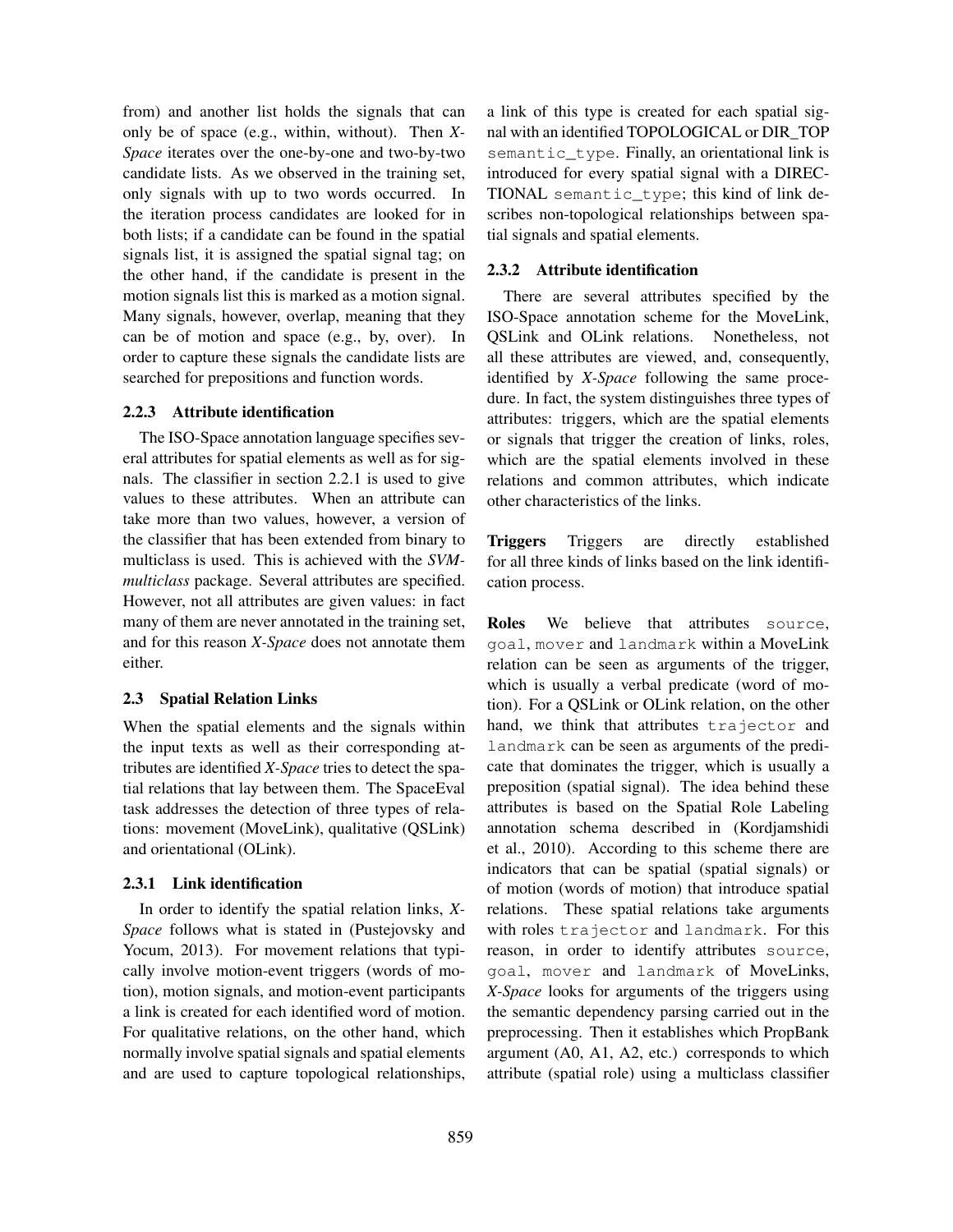|       | Precision       |         | Recall          |         | $F_1$           |         | Accuracy        |         |
|-------|-----------------|---------|-----------------|---------|-----------------|---------|-----------------|---------|
|       | <b>Baseline</b> | X-Space | <b>Baseline</b> | X-Space | <b>Baseline</b> | X-Space | <b>Baseline</b> | X-Space |
| $1-a$ | 0.55            | 0.81    | 0.52            | 0.72    | 0.53            | 0.76    | 0.75            | 0.88    |
| 1-b   | 0.55            | 0.75    | 0.51            | 0.72    | 0.53            | 0.74    | 0.86            | 0.9     |
| $1-c$ | 0.1             | 0.18    | 0.02            | 0.15    | 0.04            | 0.16    | 0.05            | 0.3     |
| 1-d   | 0.5             | 0.54    | 0.5             | 0.51    | 0.5             | 0.53    | 0.5             | 0.55    |
| 1-e   | 0.05            | 0.06    | 0.02            | 0.05    | 0.02            | 0.05    | 0.06            | 0.25    |
| $2-a$ | 0.27            | 0.26    | 0.28            | 0.33    | 0.27            | 0.29    | 0.76            | 0.63    |
| $2-b$ | 0.79            | 0.55    | 0.58            | 0.51    | 0.67            | 0.53    | 0.9             | 0.89    |
| $2-c$ | 0.19            | 0.06    | 0.2             | 0.08    | 0.19            | 0.07    | 0.66            | 0.46    |
| $3-a$ | 0.86            | 0.63    | 0.84            | 0.51    | 0.85            | 0.56    | 0.98            | 0.89    |
| $3-b$ | 0.26            | 0.07    | 0.26            | 0.09    | 0.26            | 0.08    | 0.79            | 0.48    |

Table 1: Official results reported for *X-Space* plus the results of one baseline system provided by the task organizers (overall results).

like the one in section 2.2.1. The procedure for QSLinks and OLinks is the same but arguments are searched for the predicate that dominates the trigger and not for the trigger itself.

Common attributes We have named common attributes all attributes taken by spatial relations that do not indicate a spatial role or a trigger. *X-Space* once again uses the classifier on 2.2.1 in order to give values to these attributes.

#### 3 Results

The SpaceEval task considers three separate evaluation configurations: (1) only unannotated text is given as an input; (2) manually annotated spatial element extents (no attributes) are given; (3) manually annotated spatial element extents and their attributes are given.

The subtasks that are evaluated for each configuration are: (1-a) identifying spans of spatial elements, (1-b) classifying spatial elements according to type, (1-c) identifying attributes for spatial elements according to type, (1-d) identifying MoveLink, QSLink and OLink relations and (1-e) identifying attributes for spatial relations; (2-a) classifying spatial elements and identifying their attributes according to type, (2-b) identifying MoveLink, QSLink and OLink relations and (2-c) identifying attributes for spatial relations; (3-a) identifying MoveLink, QSLink and OLink relations and (3-b) identifying attributes for spatial relations.

Table 1 shows the results obtained by *X-Space* in every configuration and subtask and compares them with the results of one baseline system provided by the task organizers. As can be noted our results improve the ones in the baseline for 1-a, 1-b, 1-c, 1-d, 1-e and 2-a. On the other hand, our results are worse for 2-b, 2-c, 3-a and 3-b. From the three systems that participated in the SpaceEval task ours was the only one that presented results for all evaluation configurations and all subtasks. We believe that in general the results for our system are good.

## 4 Conclusion and Future Works

In this paper *X-Space*, our contribution to the SemEval-2015 Task 8, is presented. We consider that many things still remain to be improved. For instance, the problem of annotating non-consuming location tags could be addressed.

In the future, we intend to adapt our system to other languages. This adaptation will bring the opportunity to see how *X-Space* adapts to languages of different natures.

#### Acknowledgments

Haritz Salaberri holds a PhD grant from the University of the Basque Country (UPV/EHU). In addition, this work has been supported by the FP7 *News-Reader* project (Grant No. 316404) and *IXA* Group, research group of type A (2010-2015)(IT34410).